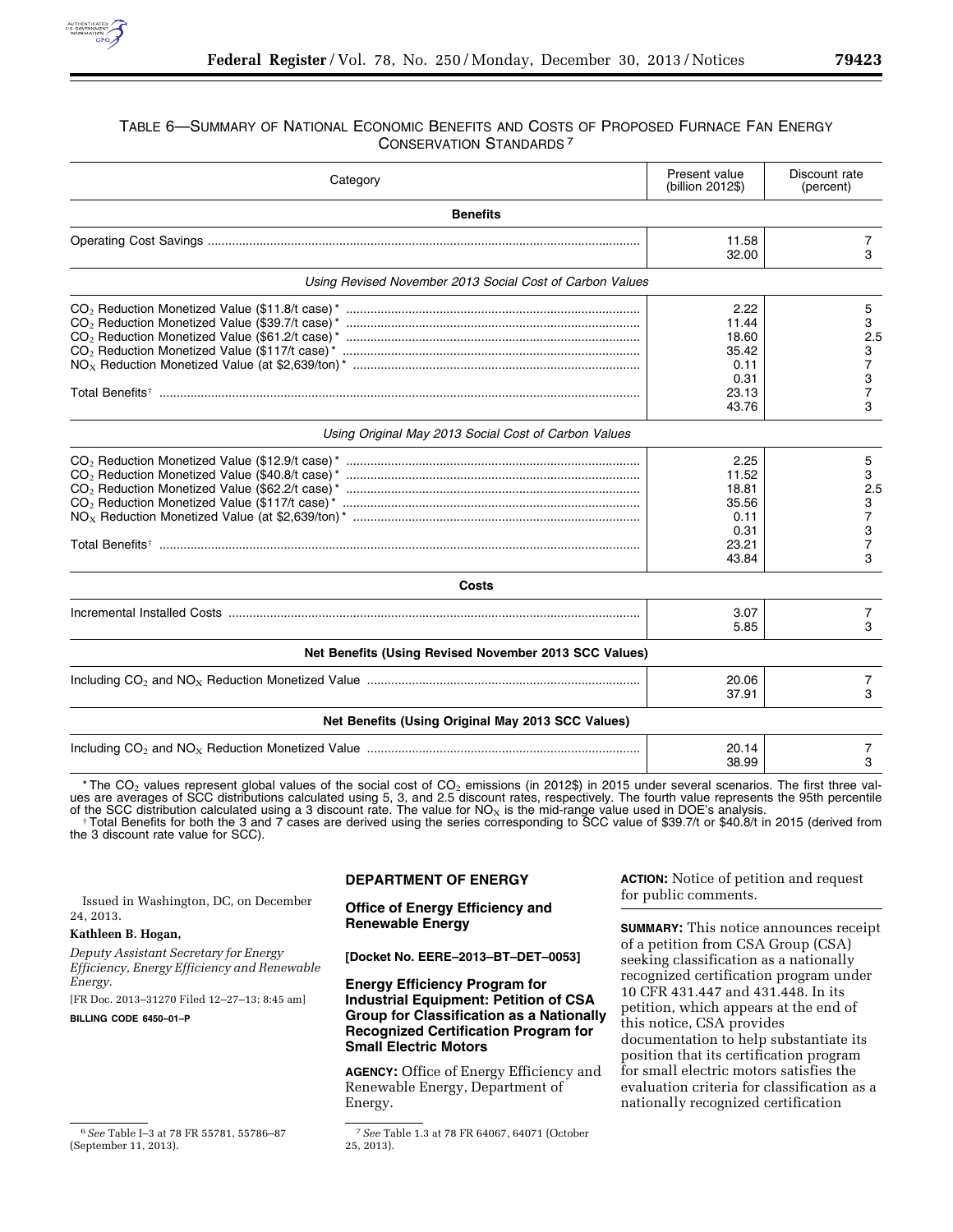program that are specified in 10 CFR 431.447(b). This notice summarizes the substantive aspects of these documents and requests public comments on the merits of CSA's petition.

**DATES:** DOE will accept comments, data, and information with respect to the CSA Petition until January 29, 2014.

**ADDRESSES:** You may submit comments, identified by docket number ''EERE– 2013–BT–DET–0053,'' by any of the following methods:

• *Federal eRulemaking Portal: [http://](http://www.regulations.gov)  [www.regulations.gov](http://www.regulations.gov)*. Follow the instructions for submitting comments.

• *Email: [CSACertPrgSmElecMotors](mailto:CSACertPrgSmElecMotors2013DET0053@ee.doe.gov) [2013DET0053@ee.doe.gov](mailto:CSACertPrgSmElecMotors2013DET0053@ee.doe.gov)*. Include the docket number EERE–2013–BT–DET– 0053 in the subject line of the message.

• *Mail:* Ms. Brenda Edwards, U.S. Department of Energy, Building Technologies Program, Mailstop EE–2J/ 1000 Independence Avenue SW., Washington, DC 20585–0121. Telephone: (202) 586–2945. Please submit one signed original paper copy.

• *Hand Delivery/Courier:* Ms. Brenda Edwards, U.S. Department of Energy, Building Technologies Program, 950 L'Enfant Plaza SW., Suite 600, Washington, DC 20024. Please submit one signed original paper copy.

*Docket:* For access to the docket to review the background documents relevant to this matter, you may visit the U.S. Department of Energy, 950 L'Enfant Plaza SW., Washington, DC 20024; (202) 586–2945, between 9:00 a.m. and 4:00 p.m., Monday through Friday, except Federal holidays. Please call Ms. Brenda Edwards at the above telephone number for additional information.

**FOR FURTHER INFORMATION CONTACT:** Mr. Lucas Adin, U.S. Department of Energy, Building Technologies Program, Mail Stop EE–2J, Forrestal Building, 1000 Independence Avenue SW., Washington, DC 20585–0121. Telephone: (202) 287–1317. Email: *[Lucas.Adin@ee.doe.gov](mailto:Lucas.Adin@ee.doe.gov)*.

Mr. Michael Kido, U.S. Department of Energy, Office of the General Counsel, Mail Stop GC–71, Forrestal Building, 1000 Independence Avenue SW., Washington, DC 20585–0103. Telephone: (202) 586–8145. Email: *[Michael.Kido@hq.doe.gov](mailto:Michael.Kido@hq.doe.gov)*.

## **SUPPLEMENTARY INFORMATION:**

## **I. Background and Authority**

Part C of Title III of the Energy Policy and Conservation Act contains energy conservation requirements for, among other things, electric motors and small electric motors, including test procedures, energy efficiency standards, and compliance certification

requirements. 42 U.S.C. 6311–6316.1 Section 345(c) of EPCA directs the Secretary of Energy to require manufacturers of electric motors ''to certify through an independent testing or certification program nationally recognized in the United States, that [each electric motor subject to EPCA efficiency standards] meets the applicable standard.'' 42 U.S.C. 6316(c).

Regulations to implement this statutory directive are codified in Title 10 of the Code of Federal Regulations Part 431 (10 CFR part 431) at § 431.36, Compliance Certification, § 431.20, Department of Energy recognition of nationally recognized certification programs, and § 431.21, Procedures for recognition and withdrawal of recognition of accreditation bodies and certification programs. Sections 431.20 and 431.21 set forth the criteria and procedures for national recognition of an energy efficiency certification program for electric motors by the U.S. Department of Energy (''DOE'' or in context, ''the Department''). With the support of a variety of interests, including industry and energy efficiency advocacy groups, DOE published a final rule on May 4, 2012, that established requirements for small electric motors that are essentially identical to the criteria and procedures for national recognition of an energy efficiency certification program for electric motors. See 77 FR 26608, 26629 (discussing DOE's reasoning for codifying parallel provisions for small electric motors at 10 CFR 431.447 and 431.448).

For a certification program to be classified by DOE as being nationally recognized in the United States for the testing and certification of small electric motors, the organization operating the program must submit a petition to the Department requesting such classification, in accordance with §§ 431.447 and 431.448. In sum, for the Department to grant such a petition, the certification program must: (1) Have satisfactory standards and procedures for conducting and administering a certification system, and for granting a certificate of conformity; (2) be independent of small electric motor manufacturers, importers, distributors, private labelers or vendors; (3) be qualified to operate a certification system in a highly competent manner; and (4) be expert in the test procedures and methodologies in IEEE Standard 112–2004 Test Methods A and B, IEEE Standard 114–2010, CSA Standard C390–10, and CSA C747 or similar

procedures and methodologies for determining the energy efficiency of small electric motors, and have satisfactory criteria and procedures for selecting and sampling small electric motors for energy efficiency testing. 10 CFR 431.447(b).

Each petition requesting classification as a nationally recognized certification program must contain a narrative statement explaining why the organization meets the above criteria, include documentation that supports the narrative statement, and be signed by an authorized representative. 10 CFR  $431.447(c)$ .

## **II. Discussion**

Pursuant to §§ 431.447 and 431.448, on November 1, 2013, CSA submitted to the Department a ''Petition for Recognition as a *Nationally Recognized Certification Program* for small electric motors" ("Petition" or "CSA Petition"). The Petition was accompanied by a cover letter from CSA to the Department, and the petition itself includes five separate sections—(1) Scope and Application, (2) Overview of CSA Group, (3) Certification and Testing—Quality Management System, (4) CSA Group's Motor Energy Efficiency Verification Program— Product Directory, and (5) Examples of Other CSA Group Accreditations. The petition included supporting documentation on these subjects. Copies of the above documents have been placed in the docket.

Consistent with its regulations, the Department is soliciting comments, data and information on whether it should grant the CSA Petition. 10 CFR 431.448(b). Any person submitting written comments to DOE with respect to the CSA Petition must also, at the same time, send a copy of such comments to CSA. As provided under section 431.448(c), CSA may submit to the Department a written response to any such comments. After receiving any such comments and responses, the Department will issue an interim and then a final determination on the CSA Petition, in accordance with § 431.448(d) and (e) of 10 CFR part 431.

In particular, the Department is interested in obtaining comments, data, and information respecting the following evaluation criteria:

(1) Whether CSA has satisfactory standards and procedures for conducting and administering a certification system, including periodic follow up activities to assure that basic models of small electric motors continue to conform to the efficiency levels for which they were certified, and for granting a certificate of conformity.

<sup>1</sup>For editorial reasons, upon codification in the U.S. Code, Part C was re-designated Part A–1.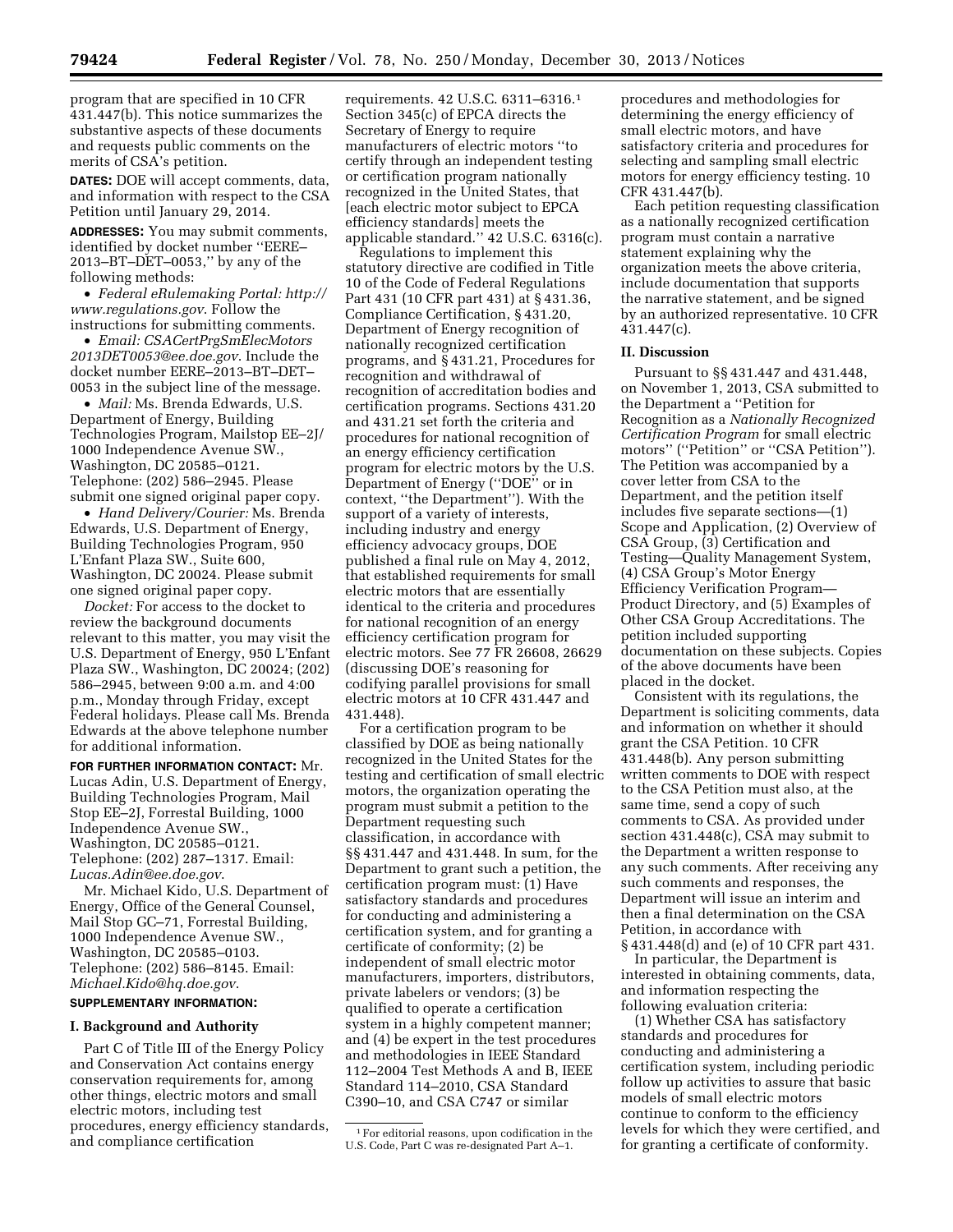DOE is also interested in obtaining comments as to how rigorously CSA operates its certification system under the guidelines contained in ISO/IEC Guide 65, *General requirements for bodies operating product certification systems.* 

(2) Whether CSA is independent of small electric motor manufacturers, importers, distributors, private labelers or vendors. To meet this requirement it cannot be affiliated with, have financial ties with, be controlled by, or be under common control with any such entity.

(3) Whether CSA is expert in the content and application of the test procedures and methodologies in IEEE Std 112–2004 Test Methods A and B, IEEE Std 114–2010, CSA C390–10, and CSA C747 (incorporated by reference, see 10 CFR 431.443) or similar procedures and methodologies for determining the energy efficiency of small electric motors. DOE is also interested in receiving comments on whether CSA's criteria and procedures for the selection and sampling of electric motors tested for energy efficiency are technically appropriate and statistically rigorous.

Issued in Washington, DC, on December 23, 2013.

## **Kathleen B. Hogan,**

*Deputy Assistant Secretary for Energy Efficiency, Energy Efficiency and Renewable Energy.* 

- November 1, 2013
- Mr. Lucas Adin, Assistant Secretary for Energy Efficiency and Renewable Energy
- U.S. Department of Energy, Forrestal Building, 1000 Independence Ave SW, Washington, DC 20585–0121.
- Subject: Petition for Recognition as a *Nationally Recognized Certification Program* for small electric motors.

Dear Mr. Adin,

Please accept this letter and accompanying supporting material as CSA Group's petition for recognition of our small motor energy efficiency verification program to be classified as a nationally recognized certification program in the United States, in accordance with 10 CFR Part 431.

Enclosed please find three (3) binders, each containing the required information for the Department of Energy (DOE) recognition of nationally recognized certification programs described in Sections 431.447 and 431.448 of 10 CFR Part 431, dated May 4, 2012.

Among the topics, this documentation package includes:

1. A guide describing our small motor energy efficiency verification service program;

2. A general description of our quality management system covering the essential elements of our standards and procedures for operating a certification system;

3. CSA Group By-Laws and assurance of our independence and influence from manufacturers, suppliers and vendors; and

4. Samples of CSA Group accreditations. CSA Group has been offering a motor Energy Efficiency Verification service program since 1992 in support of Canadian Federal and Provincial Regulations and since 2002 for evaluation of electric motor efficiencies to US DOE requirements. Key elements of our program for confirming continued compliance of a motor with a standard are (1) a detailed construction report for a motor on its initial submission;  $(2)$  follow-up inspections to confirm consistency of construction and markings; (3) annual re-testing; and (4) challenge testing service. CSA Group is confident that our organization and staff have proven experience in operation a certification program in this area, and our certification system procedures fully meet the evaluation criteria for us to be classified by DOE as a nationally recognized certification program. We, therefore, believe that this petition is in order and that it can be processed without delay. Please let me know if you require any further information.

Thank you very much for your consideration,

- Rick Morrison P.Eng., *Technical Manager, Energy Efficiency Verification, CSA Group.*
- CSA Group, 178 Rexdale Boulevard, Toronto, ON, M9W 1R3, Canada T: 416 747 4090

# **Petition for Recognition**

#### **Energy Efficiency Evaluation of Electric Motors to United States Department of Energy Requirements Documented in 10 CFR 431—Subpart B and Subpart X**

#### **Table of Contents**

- Section 1. Scope and Application
- Section 2. Overview of CSA Group
	- —Letters of Patent
	- —Statement of Independence
	- —CSA By-Laws
	- —Annual Report
- —Corporate Organization Chart Section 3. Certification and Testing—Quality Management System
- Section 4. CSA Group's Motor Energy Efficiency Verification Program
	- —Product Directory

Section 5—Examples of Other CSA Group Accreditations

#### **Section 1—Scope and Application**

Since 2002, CSA Group's electric motor (1 hp–500 hp) energy efficiency verification program has been DOE listed as a nationally recognized certification program. CSA Group is seeking scope expansion to be classified as a nationally recognized certification program in the United States under EPCA with respect to verifying Small Electric Motor (1/4 hp–3 hp) efficiencies when applying the following test procedures and standards:

(a) Test method B of ANSI/IEEE 112–2004, Test Procedure for Polyphase Induction Motors and Generators;

(b) Test method of CSA C390–10, Test method, marking requirements and energy efficiency levels for three-phase induction motors;

(c) Test method of CSA C747–09. Energy efficiency test methods for small motors.

(d) Test method of IEEE 114–2001, Test procedure for single-phase induction motors. (e) NEMA MG1–2009, Motors and Generators

# Facilities

## CSA Group Certification Facilities

CSA Group has facilities in Canada, in the United States, in Europe and in the Far East. For your reference they are as follows:

| Area      | <b>Address</b>                                                                                 |
|-----------|------------------------------------------------------------------------------------------------|
| Montreal  | 865 Ellingham Street, Pointe<br>Claire, PQ H9R 5E8                                             |
|           | 178 Rexdale Boulevard, To-<br>ronto, Ontario M9W 1R3                                           |
| Edmonton  | 1707-94 Street NW, Edmon-<br>ton, AB T6N 1E6                                                   |
| Vancouver | 13799 Commerce Parkway,<br>Richmond, BC V6V 2N9                                                |
| Cleveland | 8501 East Pleasant Valley<br>Road, Cleveland, OH<br>44131-5575                                 |
| Irvine    | 2805 Barranca Parkway,<br>Irvine, CA 92606-5114                                                |
| Frankfurt | Weismüllerstrasse 45, 60314<br>Frankfurt am Main, Ger-<br>many                                 |
| Shanghai  | 1st Floor, Building 4, Qilai<br>Industrial City, 889 Yishan<br>Road, Shanghai, 200233<br>China |

Designated Testing Facilities

As part of CSA Group's motor energy efficiency verification program we are using our Toronto test facility and the *Laboratoire des Technologies de l'Energie of Hydro-Quebec, (LTE*) for such purposes as product qualification testing, re-testing, and challenge testing. The facilities of Toronto are used for testing the full range of motors from 0.25 up to 50 horsepower and the LTE facilities are used for motors ranging 50 to 500 horsepower.

#### *Summary of Section 1 Supporting Documentation*

Section 1 of the CSA petition contained no supporting documents.

#### **Section 2—Overview of CSA Group**

#### *Name and Address*

CSA Group, 178 Rexdale Blvd., Toronto, Ontario, M9W 1R3 (Headquarters)

#### *Background*

CSA Group is an independent organization providing services in the fields of Standards Development and Conformity Assessment. The Standards Division of CSA Group is responsible for the administration of the development of voluntary consensus based standards, while the Certification and Testing Division provides conformity assessment programs including laboratory testing certification and inspection. The Consumer Product Evaluation Division provides services for consumer product evaluation.

Canadian Standards Association, operating as CSA Group, was established in 1919 as an independent, not-for-profit corporation under Part II of the *Canada Corporations Act.* CSA Group is a membership association whose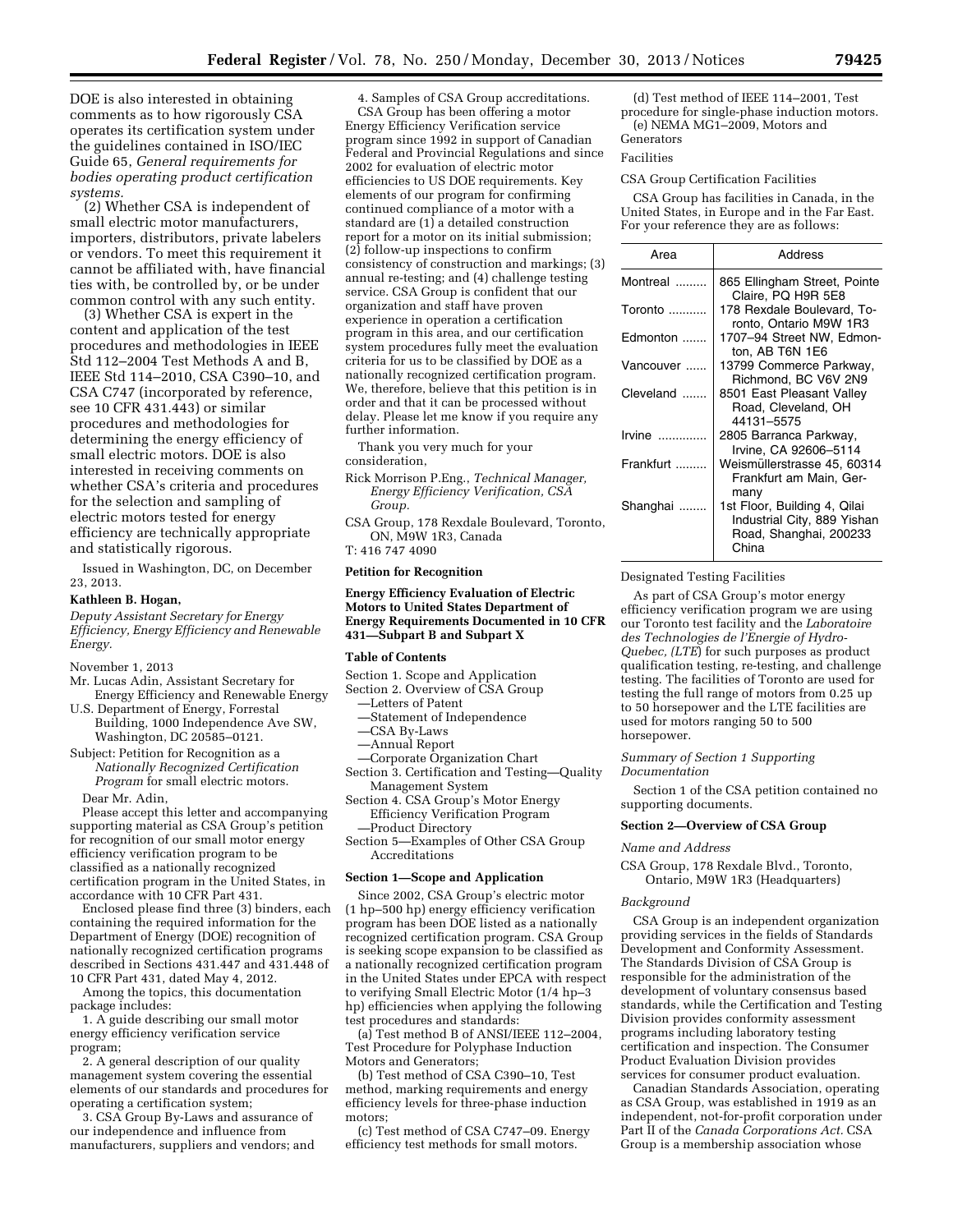purpose is to make standards work for people and business. CSA Group is the largest standards developer in Canada, certifies and tests various products to standards which may be destined for retail markets in Canada, the US and internationally, and tests consumer products to retailer protocols. CSA Group has staff which includes approximately 1100 employees in 14 offices across North America, as well as over 7,000 members who volunteer their time and knowledge to develop standards and programs that benefit business, industry and society. CSA Group has sales of approximately \$250M, is involved in 52 technologies, and has over 2,000 standards and over 88,000 customers.

# *Ownership*

CSA Group is an independent, not-forprofit organization governed by a Board of Directors selected by the membership. The Association has no affiliation with manufacturers or suppliers of the products submitted for certification. Attachment 1 provides information regarding: (a) CSA's Letters of Patent; (b) Statement of Independence; and (c) By-Laws.

## *Board of Directors and Principal Officers*

See CSA Group's Annual Report for the individuals serving on our Board of Directors and Executive Management Team. See Attachment 2.

Major components of the Association are shown on the "Corporate Organization Chart.'' See Attachment 3.

## *Summary of Section 2 Supporting Documentation*

Section 2, Attachment 1, contains copies of: the Canadian Engineering Standards Association Charter, dated January 21, 1919; the Canadian Standards Association Supplementary Letters Patent, dated April 26, 1944;

Section 2, Attachment 2, a sworn Statement of Independence, dated October 16, 2013;

Section 2, Attachment 3, is a copy of the CSA Group 2012 Annual Report.

Section 2, Attachment 4, is a copy of the CSA Group senior management organization chart.

# **Section 3—CSA Group Certification Services Quality Management System**

CSA Group's Certification Division maintains the quality assurance system for the Association's worldwide operations. The objective of this system is to ensure,

(a) technical excellence;

(b) consistency of interpretation, application of standards, programs and procedures;

(c) integrity of our Mark; and

(d) continuous improvement.

The Quality Assurance system for the

Division is based on national and international accreditation requirements and specific contractual customer requirements. The accreditation requirements are found in the applicable editions of the following standards.

ISO/IEC Guide 65/General Requirements for Bodies Operating Product Certification Systems

SCC/CAN–P3

- SCC/CAN–P–1500 Additional Requirements for Accreditation of Certification Bodies
- *ISO/IEC 17025/* General Requirements for the Competence of Calibration and Testing Laboratories

SCC/CAN P–4

ANSI Z34.1 American National Standard for Certification—third party certification program

CSA Group has implemented the requirements specified in ISO/IEC Guide 65, General requirements for bodies operating product certification systems. CSA Group facilities are accredited by accreditation bodies such as Standard Council of Canada and ANSI to these requirements.

Divisional Quality Documents (DQDs) are operating procedures and guidelines used by staff in support of the quality assurance system.

*Summary of CSA Group Section 3 Supporting Documentation* 

Section 3 of the CSA petition contained no supporting documents.

## **Section 4—CSA Group's Motor Energy Efficiency Verification Program**

Overview of the CSA Verification Program:

Application Evaluation and Testing

Certification

Service Agreement

Accompanying Services

Follow-up Inspections

Product Re-testing

Challenge Testing

Corrective Action

Sampling Process

Expertise in Motor Test Procedures As Canada's premier Standards

Development Organization, CSA Group publishes consensus standards to improve products and enhance trade—all the time ensuring the needs of our various Stakeholders are met. By establishing consensus among the different interest groups, with a balanced committee process, CSA Group creates effective standards that are frequently referenced in Canadian Energy Efficiency Regulations. In addition, US DOE electric motor and small electric motor Regulations reference CSA Standards such as C390–10 and C747–09.

CSA Standard C390–10, Test method, marking requirements and, energy efficiency levels for three-phase induction methods, is widely used in Canada as an integral part of Federal and Provincial Regulations. Electrical utility programs also make use of this standard to promote the use of higher levels of energy performance on a voluntary basis.

Our intimate knowledge of the standard coupled with CSA Group's recognition as an accredited Certification Organization in Canada for motor efficiency and electrical safety supports the needs of manufacturers, consumers and regulators. We provide the necessary independent assurance that motors covered by government regulations meet and continue to comply with the established energy efficiency requirements.

# *Verification Program*

The acceptance of motors under the CSA Group's energy efficiency verification

program depends upon the satisfactory evaluation and testing to determine that the requirements of the applicable standard (CSA Standard C390–10, C747–09) are met on a continuing basis. The following is a description of the major elements of our program used for qualifying manufacturers' motors or group of motors.

#### *Application*

The customer makes an application requesting energy efficiency verification for his motor and submits all required documentation such as a list of all motors being submitted by model designation, type, and applicable performance ratings. The application is given a specific file to track and record all activities to the project. A qualified person (*e.g.,* professional engineer) is then assigned responsibility for handling the project.

## *Evaluation and Testing*

CSA Group with the manufacturer's assistance prepares a motor control list, identifying the critical features and the controls for these features for maintaining consistent performance with respect to energy efficiency. Representative motor samples are tested by an acceptable facility such as CSA Group or LTE to verify manufacturers rated efficiency values.

Attachment 1 provides a description of the procedures used for the initial motor qualification testing and the follow-up retesting service to ensure continued compliance. A findings letter is then issued giving the results of our evaluation and actions needed, if applicable, to meet the standard. Modified samples may be required for further examination and testing.

#### *Certification*

After the resolution of all the action items and all the conditions of the standard are met, the applicant is formally authorized to apply the CSA Group Energy Efficiency Verification Mark. A report is prepared describing the product and giving the related test results. A directory listing all products verified for energy efficiency is published and available to the general public. See Attachment 2.

#### *Service Agreement*

The applicant authorized to represent its motor as verified with our Energy Efficiency Marking must enter a signed agreement with CSA Group. This agreement addresses the conditions for maintaining certification such as access to facilities and records, follow-up inspection, product re-testing and challenge testing. Manufacturers are also required to notify CSA Group when changes are made to the motor, which may affect their performance rating. These terms and conditions are designed to protect the integrity of our Energy Efficiency Marking.

#### *Accompanying Services*

After the motor has been initially evaluated and found to comply with the standard, our program includes additional services to ensure that motors bearing the CSA Group verification marking continue to meet the applicable requirements. These services are: (a) Follow-up inspections;